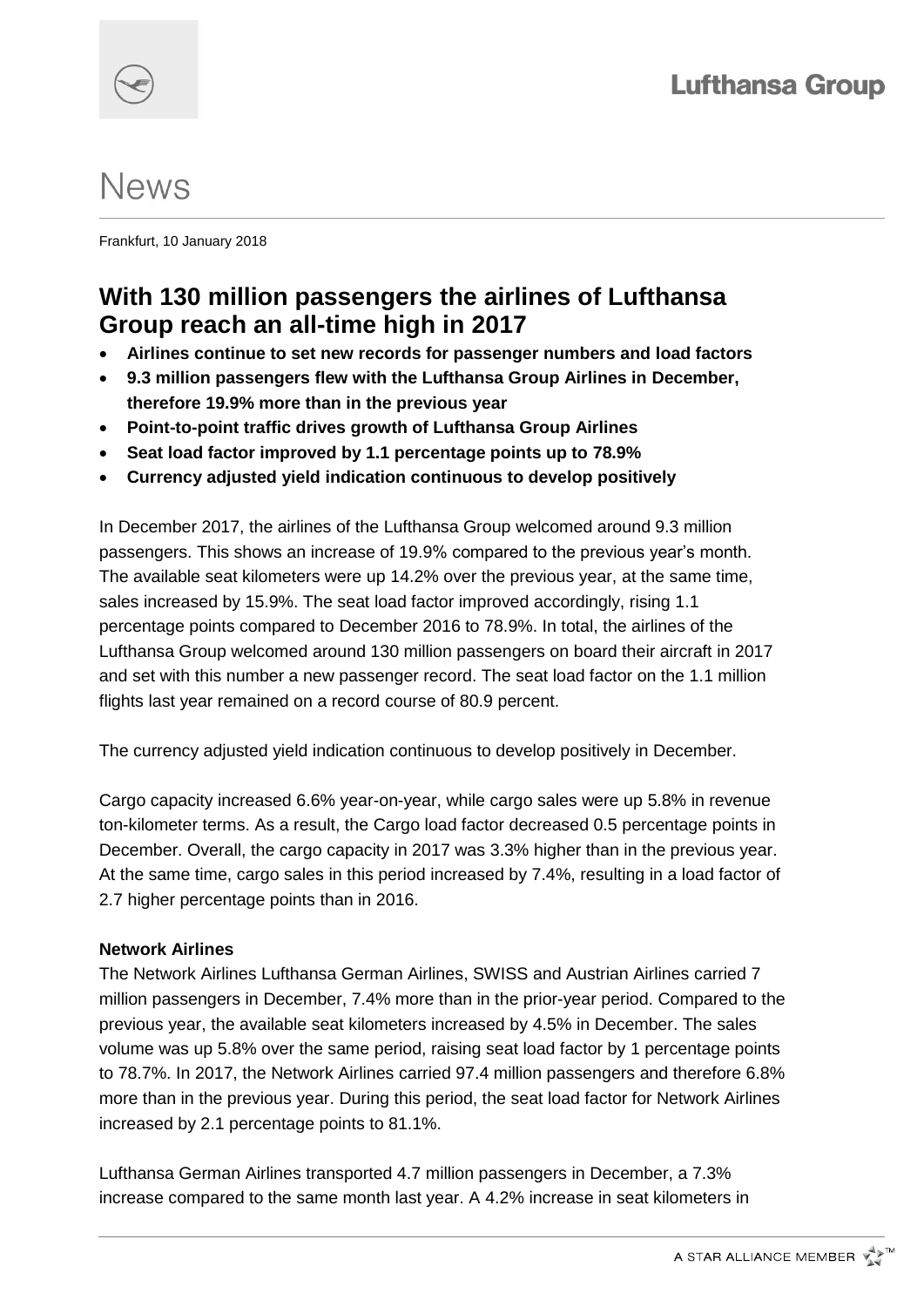December corresponds to a 5.1% increase in sales. Furthermore, the seat load factor was up to 79.2%, therefore 0.7 percentage points above the prior-year's level. In 2017, Lufthansa German Airlines carried 66.2 million passengers, 6.1% more than in the previous year. At 81.6%, the seat load factor was 2.5 percentage points higher than in 2016.

#### **Point-to-Point Airlines**

The Lufthansa Group's Point-to-Point Airlines – Eurowings (including Germanwings) and Brussels Airlines – carried around 2.4 million passengers in December. Among this total, 2.1 million passengers were on short-haul flights and 251,000 flew long-haul. This amounts to an increase of 80.3% in comparison to the previous year. December capacity was 107.2% above its prior-year level, while its sales volume was up 113%, resulting in an increased seat load factor by 2.2 percentage points of 79.4%.

On short-haul services the Point-to-Point Airlines raised capacity 77.7% and increased sales volume by 90.1%, resulting in a 5.0 percentage points increase in seat load factor of 77.0%, compared to December 2016. The seat load factor for the long-haul services decreased 5.7 percentage points to 82.7% during the same period, following a 170.1% increase in capacity and a 152.8% rise in sales volume, compared to the previous year.

The Point-to-Point Airlines carried a total of 32.6 million passengers in 2017, 77.0% more than in the previous year. At 79.9%, the seat load factor was 0.3 percentage points higher than in 2016.

Deutsche Lufthansa AG Lufthansa Group Media Relations T +49 69 696-2999 <https://www.lufthansagroup.com/en/press.html> Follow us on Twitter: [@lufthansaNews](https://twitter.com/lufthansaNews)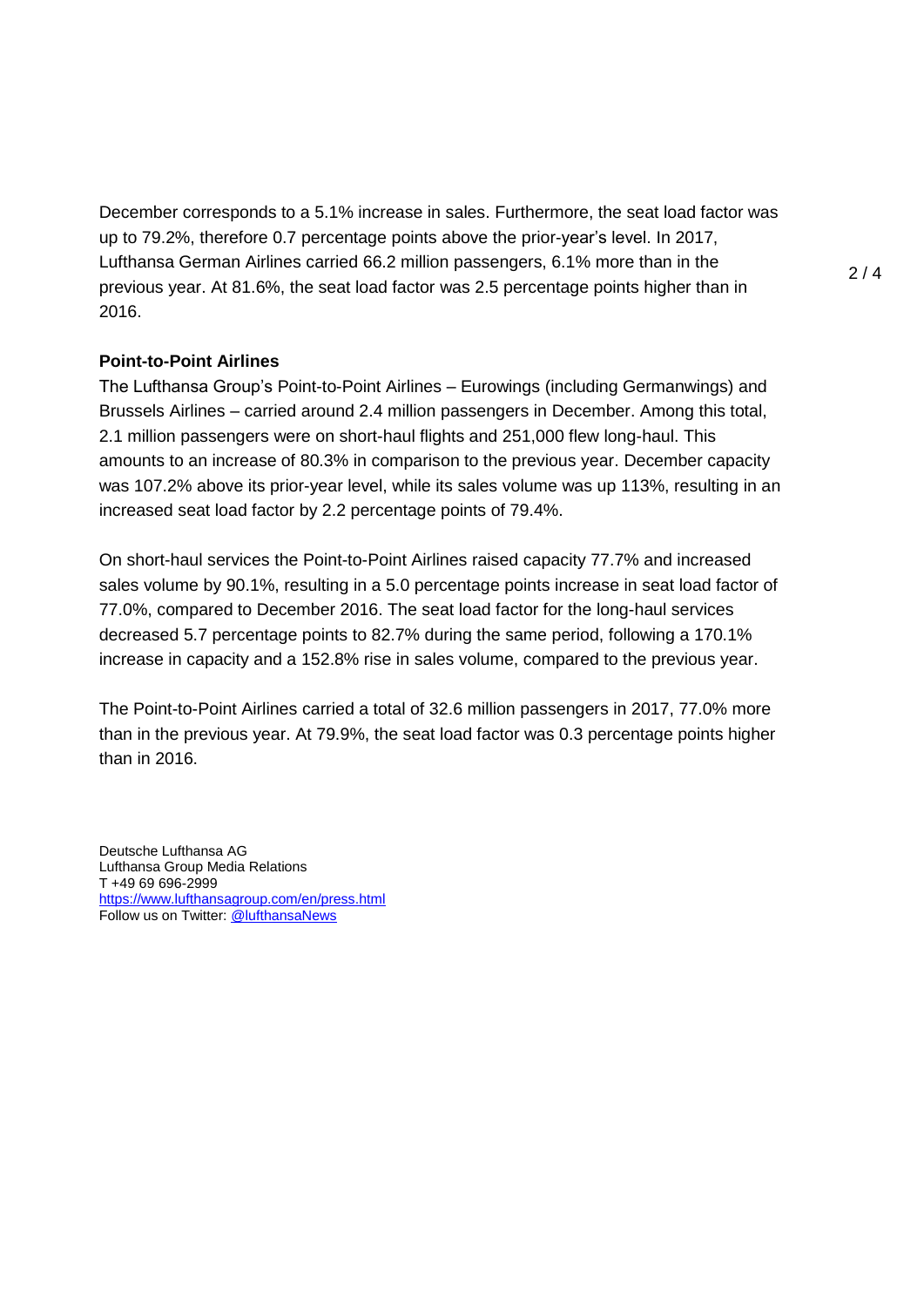## **Lufthansa Group**

|                                                                                                   |                                      | Month  | yoy         | Cumulative | yoy         |
|---------------------------------------------------------------------------------------------------|--------------------------------------|--------|-------------|------------|-------------|
| <b>Total Lufthansa</b><br><b>Group Airlines</b>                                                   | Passengers in 1,000                  | 9.338  | $+19.9%$    | 130.040    | $+18.6%$    |
|                                                                                                   | Available seat-kilometers (m)        | 23.907 | $+14.2%$    | 322.821    | $+12.7%$    |
|                                                                                                   | Revenue seat-kilometers (m)          | 18.852 | $+15.9%$    | 261.156    | $+15.2%$    |
|                                                                                                   | Passenger load-factor (%)            | 78.9   | $+1.1$ pts. | 80.9       | $+1.8$ pts. |
|                                                                                                   | Available Cargo tonne-kilometers (m) | 1.281  | $+6.6%$     | 15.618     | $+3.3%$     |
|                                                                                                   | Revenue Cargo tonne-kilometers (m)   | 895    | $+5.8%$     | 10.819     | $+7.4%$     |
|                                                                                                   | Cargo load-factor (%)                | 69,8   | $-0.5$ pts. | 69.3       | $+2.7$ pts. |
|                                                                                                   | Number of flights                    | 83.979 | $+12.0%$    | 1.130.008  | $+10.6%$    |
|                                                                                                   |                                      |        |             |            |             |
|                                                                                                   | Passengers in 1,000                  | 4.658  | $+7.3%$     | 66.234     | $+6.1%$     |
| Lufthansa German                                                                                  | Available seat-kilometers (m)        | 13.427 | $+4.2%$     | 187.762    | $+1.8%$     |
| <b>Airlines</b>                                                                                   | Revenue seat-kilometers (m)          | 10.632 | $+5.1%$     | 153.168    | $+5.0%$     |
|                                                                                                   | Passenger load-factor (%)            | 79,2   | $+0.7$ pts. | 81,6       | $+2.5$ pts. |
|                                                                                                   | Number of flights                    | 40.136 | $+0.8%$     | 542.668    | $-0.3%$     |
|                                                                                                   | Passengers in 1,000                  | 1.430  | $+5.2%$     | 18.933     | $+5.3%$     |
|                                                                                                   | Available seat-kilometers (m)        | 4.568  | $+6.1%$     | 55.966     | $+6.1%$     |
| <b>SWISS</b>                                                                                      | Revenue seat-kilometers (m)          | 3.631  | $+7.9%$     | 45.597     | $+7.8%$     |
|                                                                                                   | Passenger load-factor (%)            | 79,5   | $+1.3pts.$  | 81,5       | $+1.3$ pts. |
|                                                                                                   | Number of flights                    | 12.664 | $-1.2%$     | 164.492    | $-2.7%$     |
|                                                                                                   | Passengers in 1,000                  | 900    | $+11.7%$    | 12.850     | $+12.8%$    |
|                                                                                                   | Available seat-kilometers (m)        | 1.836  | $+3.0%$     | 26.075     | $+6.6%$     |
| <b>Austrian Airlines</b>                                                                          | Revenue seat-kilometers (m)          | 1.353  | $+5.8%$     | 20.024     | $+7.6%$     |
|                                                                                                   | Passenger load-factor (%)            | 73,7   | $+2.0$ pts. | 76,8       | $+0.7$ pts. |
|                                                                                                   | Number of flights                    | 10.580 | $+3.7%$     | 143.999    | $+5.8%$     |
| Total<br><b>Network Airlines*</b>                                                                 | Passengers in 1,000                  | 6.945  | $+7.4%$     | 97.426     | $+6.8%$     |
|                                                                                                   | Available seat-kilometers (m)        | 19.806 | $+4.5%$     | 269.441    | $+3.1%$     |
|                                                                                                   | Revenue seat-kilometers (m)          | 15.597 | $+5.8%$     | 218.509    | $+5.8%$     |
|                                                                                                   | Passenger load-factor (%)            | 78,7   | $+1.0$ pts. | 81,1       | $+2.1$ pts. |
|                                                                                                   | Number of flights                    | 62.777 | $+0.9%$     | 842.736    | $+0.1%$     |
| * Lufthansa German Airlines incl. regional airlines, SWISS incl. Edelweiss Air, Austrian Airlines |                                      |        |             |            |             |
|                                                                                                   |                                      |        |             |            |             |

| <b>Total</b><br>Point-to-Point<br>Airlines* | Passengers in 1,000           | 2.393  | $+80.3%$    | 32.613  | $+77.0%$    |
|---------------------------------------------|-------------------------------|--------|-------------|---------|-------------|
|                                             | Available seat-kilometers (m) | 4.100  | $+107.2%$   | 53.381  | $+111.3%$   |
|                                             | Revenue seat-kilometers (m)   | 3.254  | $+113.0\%$  | 42.647  | $+112.1%$   |
|                                             | Passenger load-factor (%)     | 79.4   | $+2.2$ pts. | 79.9    | $+0.3$ pts. |
|                                             | Number of flights             | 20.373 | $+70.0%$    | 277.804 | $+62.7%$    |

\* Incl. Eurowings and Brussels Airlines

## **Additional references**

| Yield indication   | Positive (excl. currency) |
|--------------------|---------------------------|
|                    |                           |
| Comments           |                           |
|                    |                           |
| Next Investor Info | 9 February 2018           |
|                    |                           |

## **Network Airlines & Cargo\***